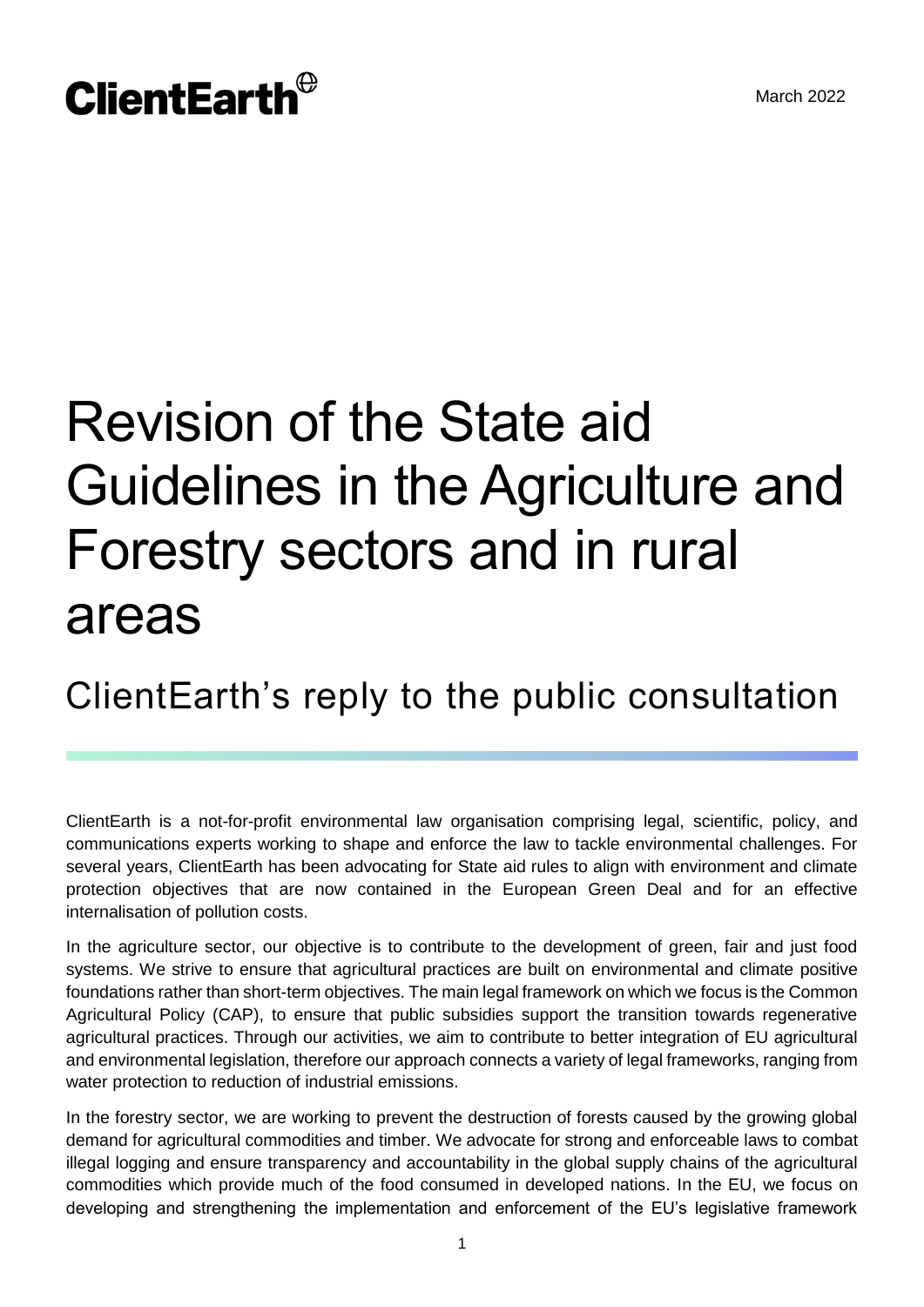

governing legal and deforestation-free commodities, in particular the EU Timber Regulation (EUTR) and the upcoming regulation on deforestation-free products<sup>1</sup>.

ClientEarth welcomes the opportunity to provide comments on the Commission's draft for revised State aid Guidelines in the agricultural and forestry sectors and in rural areas (hereafter 'Guidelines') and the Agriculture Block Exemption Regulation (hereafter 'ABER'), in the context of the public consultation open from 11 January to 13 March 2022. Our observations will focus jointly on the revision of the Guidelines and of the ABER and will specify if they relate to both instruments or one of the instruments only. We of course remain available to discuss any of our observations or to provide any additional clarifications.

# **1. General remark: Environmental protection should suffer no compromise**

The purpose of this revision of the Guidelines and the ABER is to ensure that public support is "*well targeted and leads to modern, economically viable and environmentally sustainable agricultural production and forests*". In this respect, they should be aligned and contribute to achieving the policy objectives of the EU Green Deal, especially the Farm to Fork Strategy and the Biodiversity Strategy.<sup>2</sup>

In order to be consistent with these policy objectives as well as truly future-proof<sup>3</sup>, the Guidelines and the ABER must also fully integrate (i) the principle of sustainable development of Article 3 (3) TEU and Article 11 TFEU, (ii) the polluter pays principle and precautionary principle of Article 191 TFEU, (iii) the objective to phase out environmentally harmful subsidies, (iv) the increased level of ambition in the Fit for 55 package, notably the increased targets for renewables and emission reduction targets, (iv) the objective to transition towards green, resilient and just food systems, that benefit climate, nature and human health.

Aid measures must be consistent with and actively contribute to reaching these principles, targets and objectives. No aid measure should allow a Member State to slow down its own and the Union's trajectory towards meeting them, according to their obligations of sincere cooperation and solidarity. When tradeoffs need to be made to take into account different areas and policies, environmental and human health protection requirements must prevail in the assessment.

<sup>2</sup> Explanatory note to this public consultation, pp.1-2.

 $\overline{a}$ 

<sup>1</sup> [Proposal for a regulation of the European Parliament and the Council on the making available on the Union market](https://ec.europa.eu/environment/document/download/5f1b726e-d7c4-4c51-a75c-3f1ac41eb1f8_en)  as well as export from the Union of certain [commodities and products associated with deforestation and forest](https://ec.europa.eu/environment/document/download/5f1b726e-d7c4-4c51-a75c-3f1ac41eb1f8_en)  [degradation and repealing Regulation \(EU\) No 995/2010, COM \(2021\) 706 final.](https://ec.europa.eu/environment/document/download/5f1b726e-d7c4-4c51-a75c-3f1ac41eb1f8_en)

<sup>&</sup>lt;sup>3</sup> The Guidelines and the ABER do not have an end date.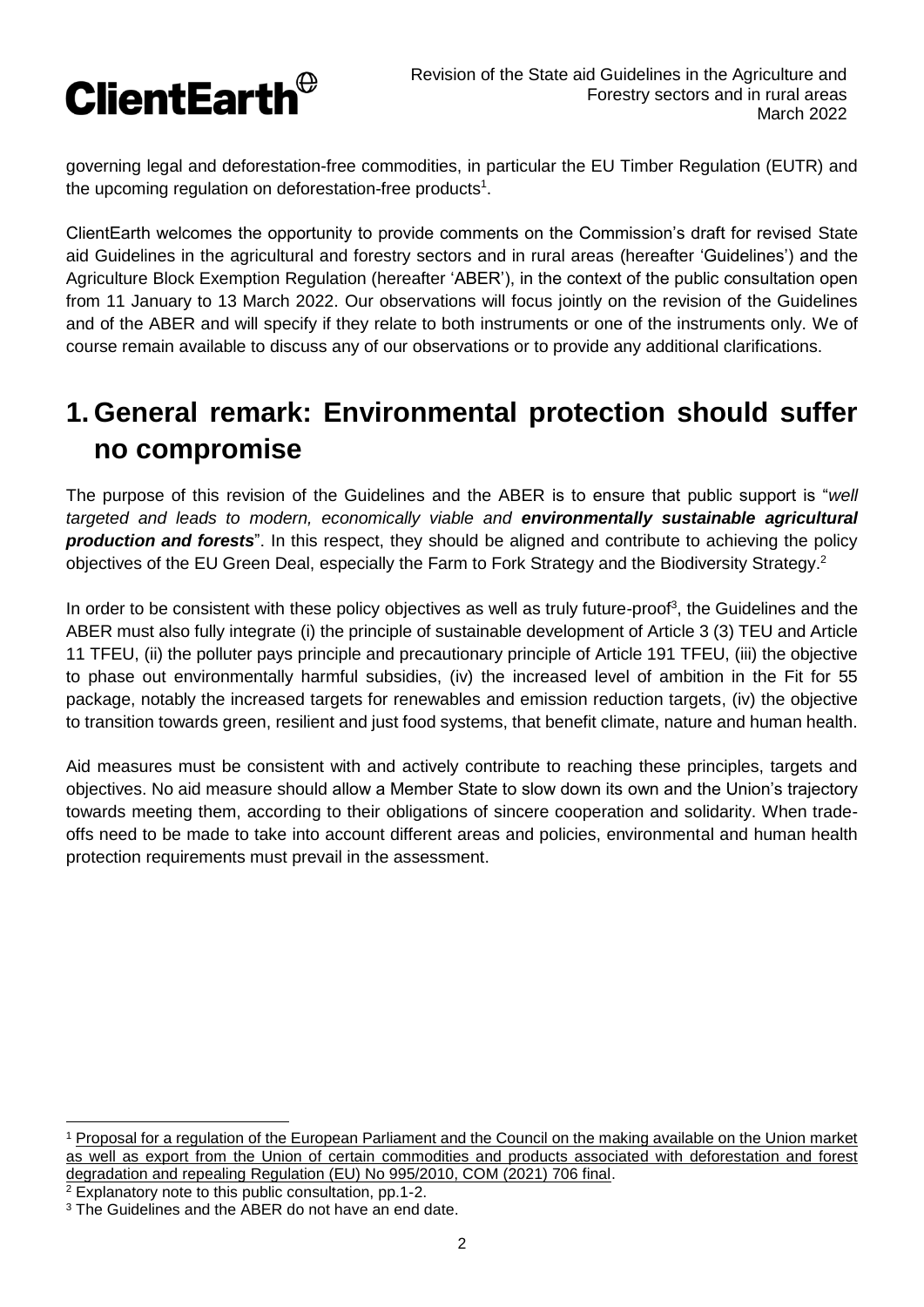

# **2. The common provisions**

In this section, we make general observations with respect to Part I of the Guidelines (Common Provisions) as well as the preamble and Chapters I and II of the ABER (Common provisions and procedural requirements).

## 2.1. Compliance with Union environmental law

Member States are primarily responsible to assess whether an aid measure or the supported activities **complies with Union law, in particular environmental law**, subject to the Commission's and the CJEU's control. Individuals and organisations also have a role to play and can support Member States in this respect. We therefore recommend adding the following point in the introduction of the Guidelines and the preamble of the ABER, inspired from point 11 of the Guidelines on State aid for Climate, environment and energy 2022 (hereafter "CEEAG"):

*"Member State authorities should ensure that the aid measure, the conditions attached to it, the procedures for adopting it and the supported activity do not contravene Union environmental law. Member State authorities should also ensure that the public concerned has the opportunity to be consulted in decision-making on aids. Finally, individuals and organisations should be given the opportunity to challenge the aid or measures implementing the aid before national courts where they can adduce evidence that the Union environmental laws are not complied with".*

We also refer to our practical recommendations for the implementation of this obligation to verify compliance with Union law.<sup>4</sup>

Although we understand that the nature of the ABER and the Guidelines differ and therefore imply a different language, we note that the condition of compliance with Union law, notably EU environmental law, is weaker in the ABER than in section 3.1.3 of the Guidelines, although such compliance is paramount in order to grant State aid. We therefore suggest to strengthen article 1 (7) ABER as follows "*This regulation shall not apply to aid which entails, by itself, by the conditions attached to it, by its financing method, or by the activity it finances, a non-severable violation of Union law, in particular: (…) (c) aid*  or a supported activity which violates relevant EU environmental legislation<sup>5</sup>". In addition, the following clause is mentioned in several occasions in different aid categories (Articles 13, 33, 34, 41, 42 ABER) but should constitute an overarching condition for all aid categories in the ABER and therefore moved into Chapter I ABER:

*"The investment shall be in conformity with Union legislation and with national laws of the Member State concerned on environmental protection. For investment requiring an environmental impact assessment under Directive 2011/92/EU the aid shall be subject to the condition that such assessment shall have been carried out and the development consent shall*  have been granted for the investment project concerned before the date of granting the *individual aid."*

<sup>4</sup> ClientEarth, ["Why the Hinkley Point C ruling obliges to implement the Green Deal in State aid practice"](https://www.clientearth.org/latest/documents/why-the-hinkley-point-c-ruling-obliges-to-implement-the-green-deal-in-state-aid-practice/), 4 May 2021. <sup>5</sup> **Judgment of the Court of Justice of 22 September 2020, Austria v Commission, C-594/18 P, EU:C:2020:742, paragraph 44; Judgment of the Court of Justice of 14 October 2010, Nuova Agricast v. Commission, C-67/09 P, EU:C:2010:607, paragraph 51.**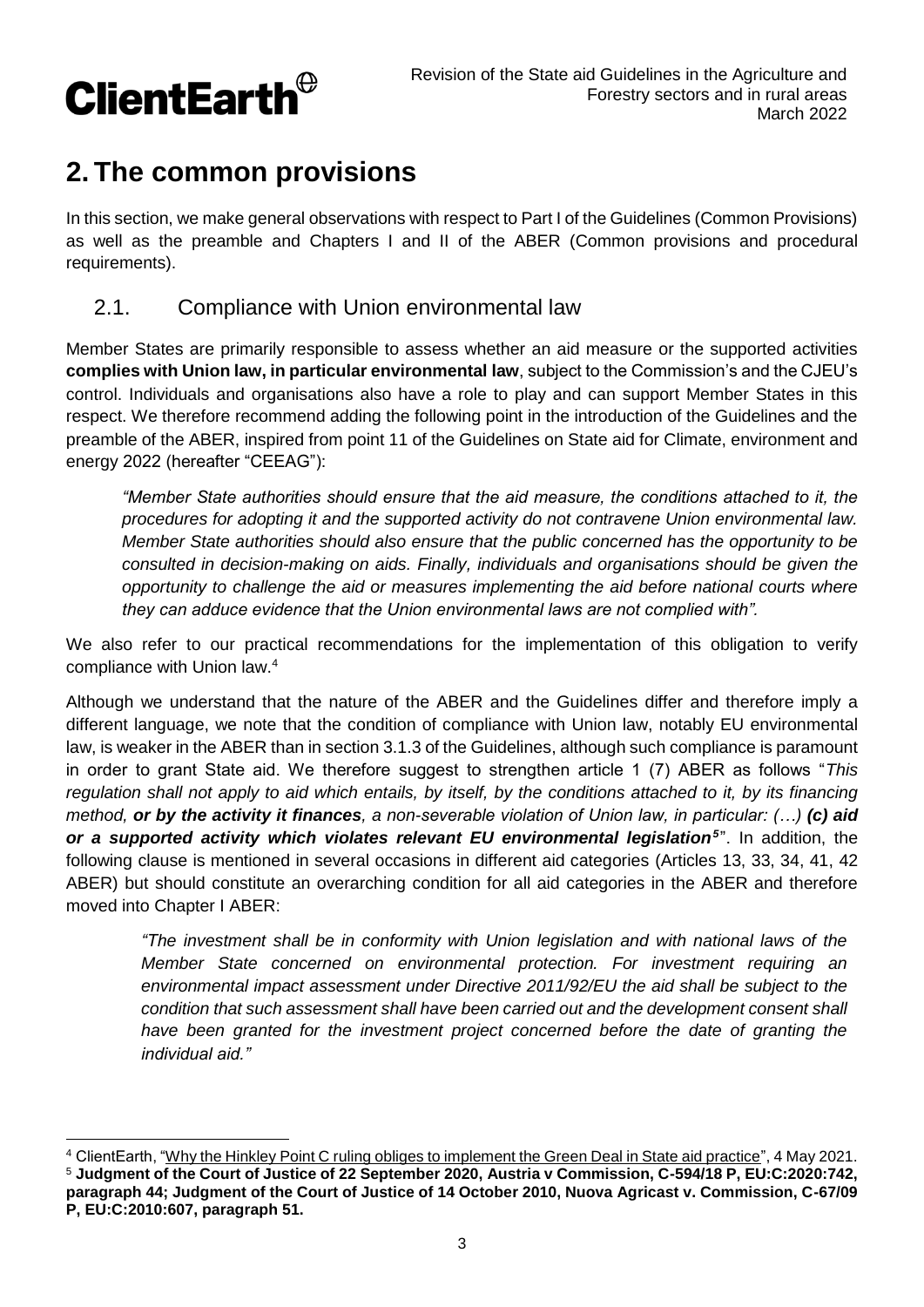

## 2.2. The balancing test

With respect to the balancing test and the positive environmental and climate impact of an aid measure (points 136 to 138 of the Guidelines), we welcome the clear reference to article 11 TFEU. Although compliance with relevant Union law implies compliance with Environmental Impact Assessment Directive<sup>6</sup>, we suggest to explicitly include in the core text of point (136) that *"For investment requiring an environmental impact assessment under Directive 2011/92/EU of the European Parliament and of the Council, the aid shall be subject to the condition that such assessment has been carried out and the development consent has been granted for the investment project concerned before the date of granting the individual aid."*, similarly to Article 13 (10) ABER.

In addition, we recommend to add the following paragraph to section 3.2.6 of the Guidelines: "*Furthermore, as part of the assessment of the negative effects on competition and trade, the Commission will take into account, where relevant, negative externalities of the aided activity where such externalities adversely affect competition and trade between Member States to an extent contrary to the common interest by creating or aggravating market inefficiencies including in particular those externalities that may hinder the achievement of the climate targets set under Union law*."<sup>7</sup>

## 2.3. The definitions

Regarding the **definitions** in the Guidelines and the ABER, we suggest several amendments and noticed a lack of coherence between both instruments regarding the following concepts.

### **a. Carbon farming**

"Carbon farming schemes" is defined as "*aid schemes for improved land management practices resulting in carbon sequestration in living biomass, dead organic matter and soils by enhancing carbon capture and/or reducing the release of carbon to the atmosphere*".

This definition reflects the one used by the Commission in its communication on "Sustainable Carbon Cycles<sup>"8</sup>. However, while in the Communication on Sustainable Carbon Cycles it is specified that carbon farming should be *in respect of ecological principles favourable to biodiversity and the natural capital overall*, such a safeguard is not included in the State Aid Guidelines. This is a key element to ensure that aid in support of carbon farming does not negatively impact on biodiversity, and moves from the acknowledgement that the climate and biodiversity crises are intimately linked and must be tackled jointly. Therefore, the definition of carbon farming as in the State Aid Guidelines should be reviewed to ensure that the aid is allocated only if these schemes, besides reducing greenhouse gas emissions, help restore soil organic matter and generally contribute to increase soil's health all across the EU. The schemes should be granted support only if they are fully compliant with the objectives of future EU legislation that the EU Commission will put forward in the near future, namely the EU Nature Restoration Law and EU Soil Health Law. Indeed, carbon farming schemes should account for all GHG fluxes and deliver clear benefits for other environmental dimensions, such as soil health, biodiversity, water.

 $\overline{a}$ <sup>6</sup> Directive 2011/92/EU of the European Parliament and of the Council of 13 December 2011 on the assessment of the effects of certain public and private projects on the environment, OJ L 26, 28.1.2012, p. 1

 $<sup>7</sup>$  The same wording is used in point (72) of the Guidelines on State aid for Climate, environment and energy</sup> 2022(CEEAG).

<sup>8</sup> Communication from the Commission to the European Parliament and the Council *[Sustainable Carbon Cycles](https://ec.europa.eu/clima/system/files/2021-12/com_2021_800_en_0.pdf)*, {SWD(2021) 450 final} - {SWD(2021) 451 final}, Brussels, 15.12.2021 COM(2021) 800 final.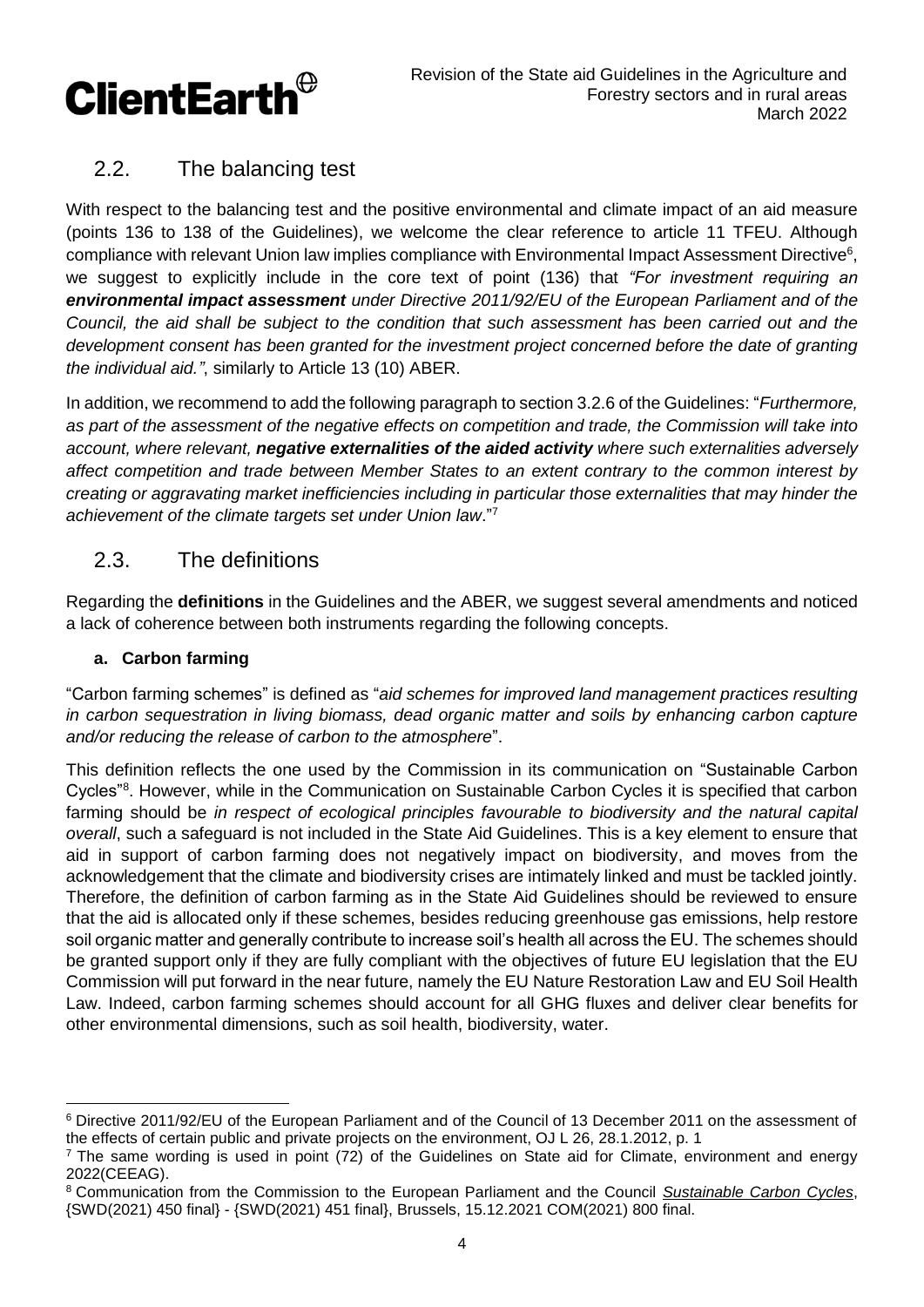The scope of carbon farming presented in the Guidelines seems to be limited to CO2 removal, without taking into account other GHG emissions for which the agriculture and land use sectors are responsible. Not only fluxes of carbon dioxide  $(CO_2)$  but also of methane (CH4) and nitrous oxide (N2O) should be addressed. Effective carbon farming requires a holistic approach. Carbon farming schemes should be based on the consideration that different forms of carbon - besides CO2 - are emitted and can be sequestered by soil and they should account for the full greenhouse gas balance of a production system.

Carbon farming schemes certainly need a varied mix of public and private support to ensure they are successfully taken up by both small and large farmers. From this perspective, this type of aid is timely and welcomed. However, nature-based carbon sequestration solutions must not be considered fungible for emissions reductions, due to reversibility concerns, measurement uncertainties<sup>9</sup>, the different timescales of fossil and biogenic carbon cycles, and the fact that CO2 emissions raise CO2 levels in the atmosphere more than what equivalent CO2 removals reduce. Aid should not be allocated to carbon farming schemes that undermine the EU climate actions or that are very narrow solutions, unable to bring about results in the long run.

#### **b. Forest**

The ABER does not contain a definition of "forest" whereas the Guidelines do. We recommend inserting a definition in the ABER as well.

In the Guidelines, 'forest' is currently defined as follows: "*an area of land spanning more than 0,5 hectares with trees higher than 5 meters and a canopy cover of more than 10 %, or trees able to reach these thresholds in situ; and does not include land that is predominantly under agricultural or urban land use. A Member State or region may choose to apply another forest definition based on existing national legislation or inventory system. The Member States or regions must provide such definition in the notification and when it relates to a rural development intervention, it should be provided in the CAP Strategic Plan*".

Firstly, it should be ensured that the definition of 'forest' be in line with the EU regulation on deforestationfree products, once this is adopted<sup>10</sup>. Moreover, the second sentence (underlined above) should be substituted by the following: "*A Member State or region may choose to apply another definition of 'forest' based on existing national legislation or inventory system where it is demonstrated that such a definition ensures a higher level of protection of the environment in comparison with the definition adopted in these Guidelines and is in line with the precautionary principle.*" This would ensure better compliance with the principles enshrined in the EU Treaties (namely, Article 3(3) TEU and Article 191 TFEU) and limit diverging interpretations by different Member States which could negatively impact environmental protection and the level playing field, while leaving some room for flexibility where justified.

<sup>9</sup> Setting up successful result-based carbon farming schemes requires a sound evidence base, good data collected over extended periods of time, the active and meaningful involvement of the key stakeholders, including farmers, as well as adequate investment in advice and support. COWI, Ecologic Institute and IEEP (2021), [Technical Guidance](file://///lon-fp01/home$/lfornabaio/Downloads/ML0221119ENN.en%20(2).pdf)  Handbook - [setting up and implementing result-based carbon farming mechanisms in the EU Report to the European](file://///lon-fp01/home$/lfornabaio/Downloads/ML0221119ENN.en%20(2).pdf)  [Commission,](file://///lon-fp01/home$/lfornabaio/Downloads/ML0221119ENN.en%20(2).pdf) DG Climate Action, under Contract No. CLIMA/C.3/ETU/2018/007. COWI, Kongens Lyngby.

<sup>&</sup>lt;sup>10</sup> Proposal for a regulation of the European Parliament and the Council on the making available on the Union market [as well as export from the Union of certain commodities and products associated with deforestation and forest](https://ec.europa.eu/environment/document/download/5f1b726e-d7c4-4c51-a75c-3f1ac41eb1f8_en)  [degradation and repealing Regulation \(EU\) No 995/2010,](https://ec.europa.eu/environment/document/download/5f1b726e-d7c4-4c51-a75c-3f1ac41eb1f8_en) COM (2021) 706 final.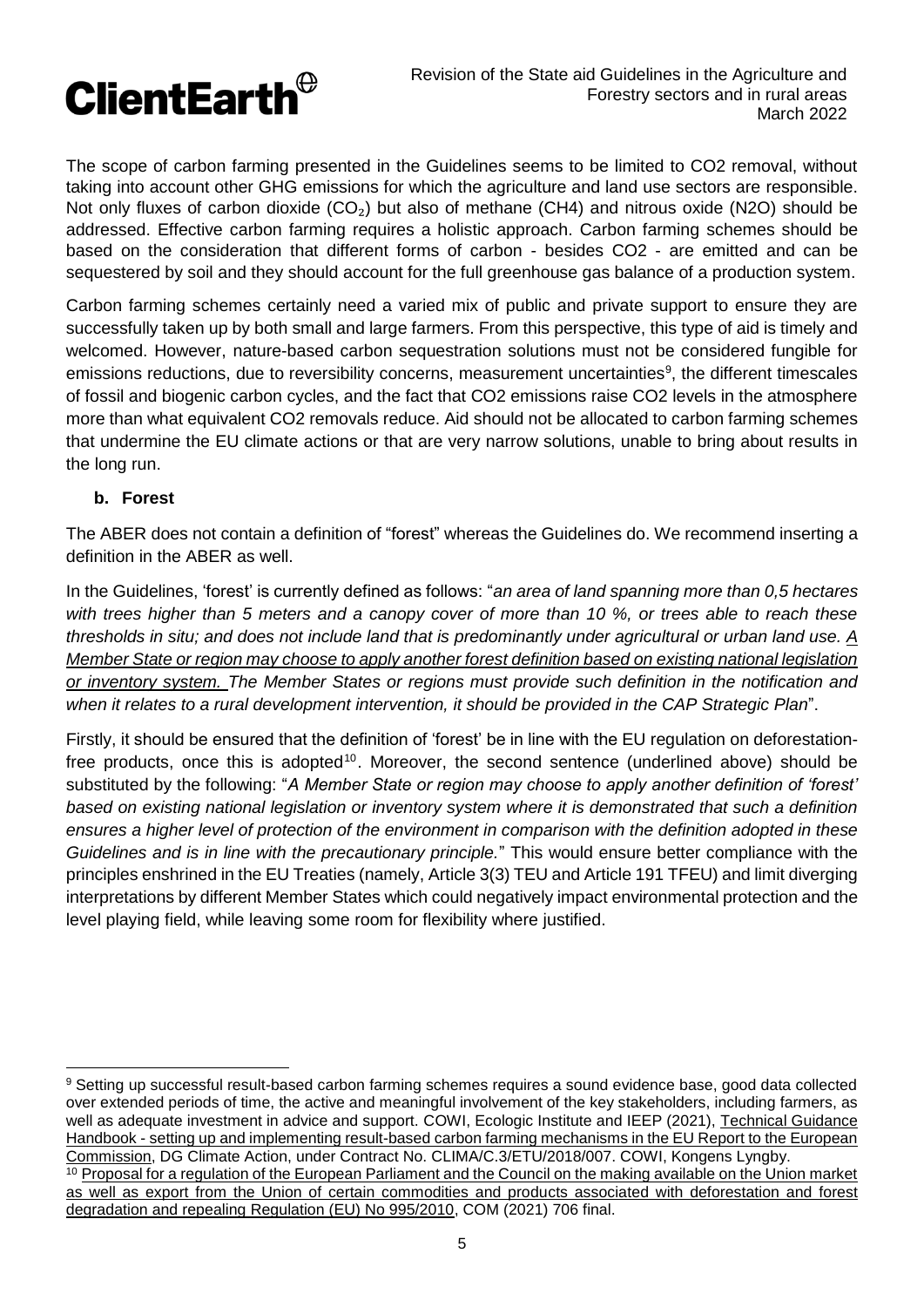

#### **c. Producer group or organisation**

The guidelines do not define the notion of "producer group or organisation" whereas the ABER contains a definition. We suggest to insert a definition in the Guidelines too.

#### **d. Protected animal**

The definition of "**protected animal**" is more precise in the Guidelines than in the ABER. Given the nature of the ABER, requiring it to be as specific and straightforward as possible given the lack of *ex ante* control by the Commission, we suggest to retain the definition of the Guidelines for both instruments.

#### **e. Research and know-ledge-dissemination organisation**

The definition of "research and know-ledge-dissemination organisation" is also more precise in the Guidelines than in the ABER. For the reasons set out for the concept of "protected animal", we suggest to retain the definition of the Guidelines for both instruments.

#### **f. Undertaking in difficulty**

The notion of "undertaking in difficulty" differs between the Guidelines and the ABER. Whereas the Guidelines refer to the Rescue and Restructuring Guidelines for define undertaking in difficulty, the meaning of which is set out in point (19) of the latter guidelines, point (58) ABER sets out its own definition which aligns closely with the one of the Rescue and Restructuring Guidelines except with respect to subpoint (d). Hence, in light of coherence, it occurs to us that a harmonized definition would be advisable.

#### 2.4. Transparency

We welcome the lower thresholds in Article 9 ABER for publication of the aid measure in the Commission's transparency award module or on a website at Member State level. However, we struggle to understand why measures falling into Article 51 of the ABER can be exempted from the general publication obligation.

In addition, the ABER does not address some **key transparency issues**. The public should be enabled to monitor the planned aid measures, not only after the aid is granted and the Commission publishes the information on its State Aid Transparency Public Search. Moreover, beyond the fact that the information provided by Member States on their websites is often incomplete or simply not accessible (and therefore in violation of Article 9(3)), the deadline for publication by Member States is too long to enable close monitoring and unjustified given the much shorter deadline to report similar information to the Commission (Article 11(1)). Hence, to increase transparency and effective monitoring by the public, we strongly believe that:

- (i) Member States should be required to report and publish their commitment to grant aid before it is granted and to confirm it in due form once the aid is granted;
- (ii) Member States should publish the information on the national/regional website at the same time as they report similar information to the Commission, i.e within 20 working days following the entry into force of the aid measures;
- (iii) The Commission should publish the information on the aid measures as reported by the granting authorities within one month upon receipt thereof (there is currently no time period to do so);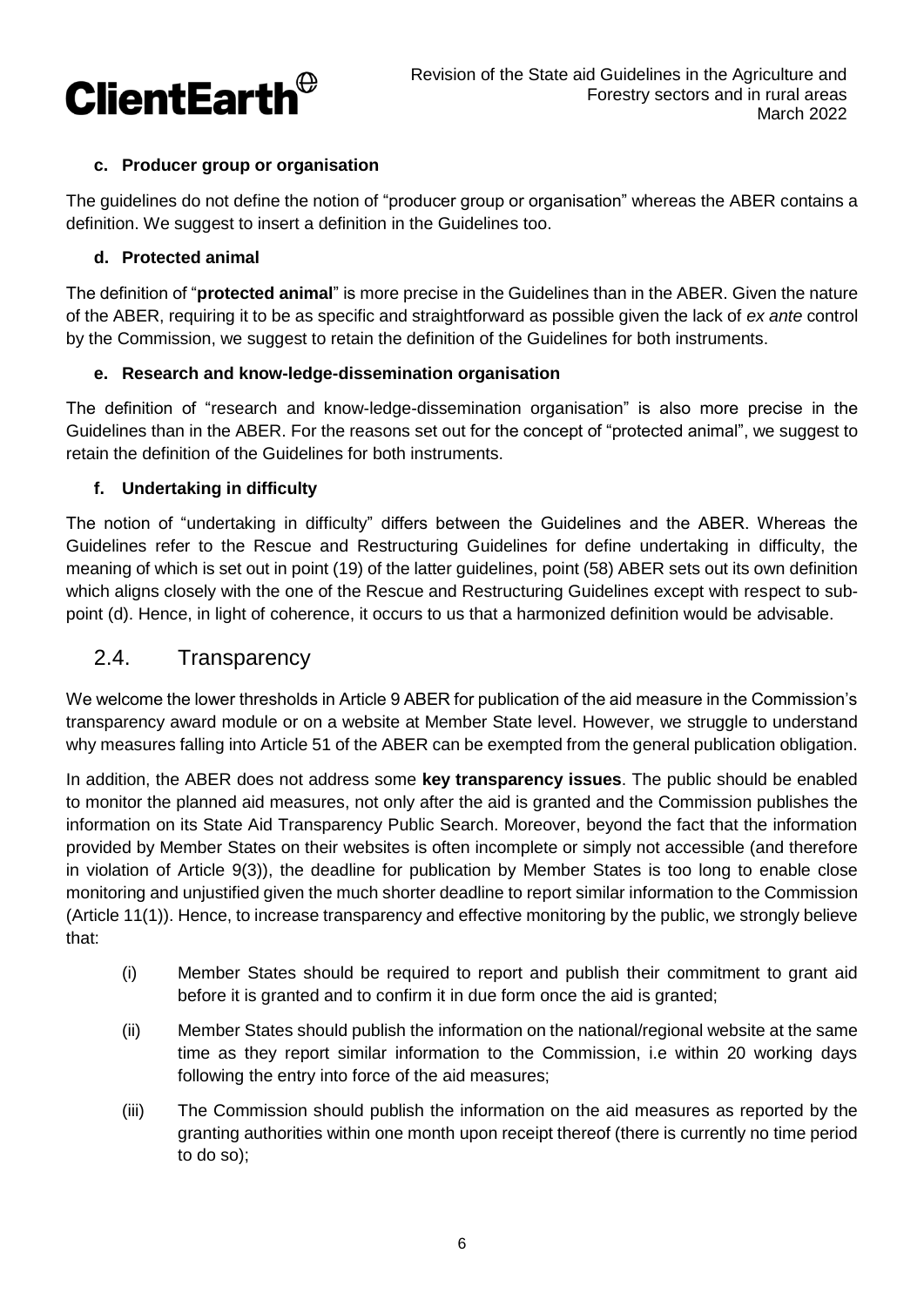

(iv) The Commission should actively monitor the Member States transparency and reporting obligations and, if need be, withdraw the benefit of the block exemption in case of recurring violations, pursuant to Article 10 ABER.

## 2.5. Aid to go beyond Union standards

As indicated specifically for agricultural investment aid in the explanatory note to this public consultation (p.7), aid granted merely to cover the cost of adapting to Union standards has, in principle, no incentive effect. We therefore suggest to specify this in section 3.1.2 of the Guidelines as follows:

"*The Commission considers that aid granted merely to cover the cost of adapting to Union standards has, in principle, no incentive effect. As a general rule, only aid to go beyond Union standards can have an incentive effect. However, in cases where the relevant Union standard has already been adopted but is not yet in force, aid can have an incentive effect if it incentivises the investment to be implemented and finalised at least 18 months before the standard enters into force. In order not to discourage Member States from setting mandatory national standards that are more stringent or ambitious than the corresponding Union standards, aid measures may have an incentive effect irrespective of the presence of such national standards, unless otherwise indicated in sections 1.1.1.1, 1.1.1.4, 1.4, 1.5 and 2.3. The same is true of aid granted in the presence of mandatory national standards adopted in the absence of Union standards."*

# **3. Aid categories regarding agriculture**

3.1. Aid for investments in agricultural holdings linked to primary agricultural production (1.1.1.1 of the Guidelines and Article 13 ABER)

#### **Support for production of biofuels for self-consumption by farmers**

Member States can grant support to farmers for the production of biofuels if it meets the current sustainability and greenhouse gases emissions saving criteria in the REDII (point 147 Guidelines). The **sustainability criteria currently set out under Renewable Energy Directive (REDII) <sup>11</sup> for biomass are however not sufficiently protective of the environment**, in particular because they do not consider the full carbon lifecycle of the biomass, the different impact of using different types of biomass on the climate and biodiversity, or the limited supply of truly-sustainable feedstock. These criteria need to be reinforced in the ongoing revision of REDII, notably taking into account the following aspects<sup>12</sup>:

- Increased renewable energy target at 40% should not result in an increase recourse to forest biomass as feedstock for energy production. The effort to reach this new target should be based on the deployment of other renewable technologies.
- the proposal to phase-out support for electricity-only installations using biomass from 2027, although this is not sufficient, should apply as soon as the amended REDII enters into force and be extended to the much more widespread biomass based cogeneration.

 <sup>11</sup> Directive (EU) 2018/2001 of the European Parliament and of the Council of 11 December 2018 on the promotion of the use of energy from renewable sources, OJ L 328, 21.12.2018, p. 82–209.

<sup>12</sup> On the impact of forest biomass combustion on climate and environment see ClientEarth et al., *[Unsustainable and](https://www.clientearth.org/latest/documents/unsustainable-and-ineffective-why-eu-forest-biomass-standards-won-t-stop-destruction/)  [Ineffective: Why EU Forest Biomass Standards won't stop destruction](https://www.clientearth.org/latest/documents/unsustainable-and-ineffective-why-eu-forest-biomass-standards-won-t-stop-destruction/)*, May 2021.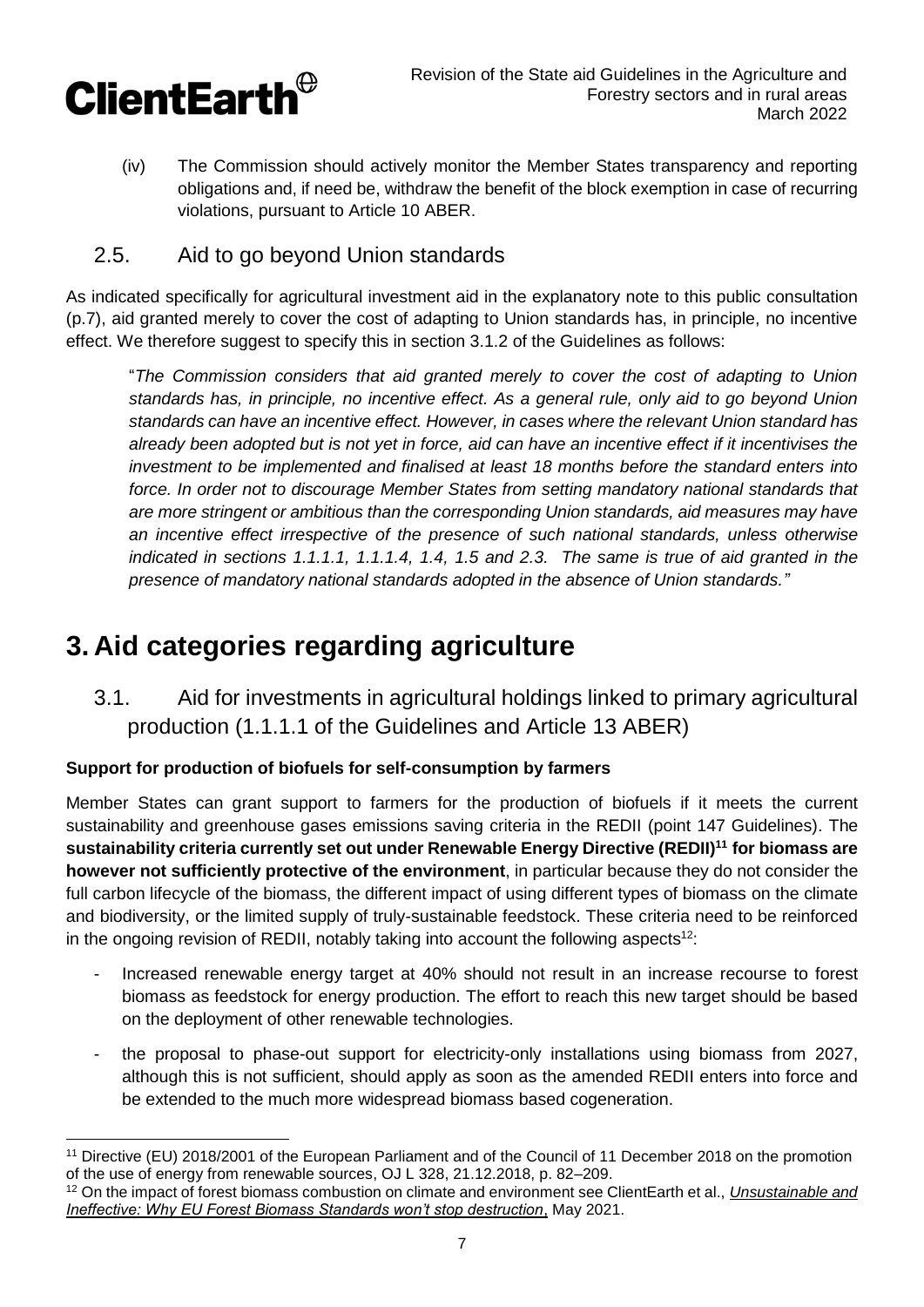

The prohibition of support for the use of some bioenergy feedstocks (i.e. saw logs, veneer logs, stumps and roots) to produce energy is a necessary, though modest first step. Saw-logs and veneer-logs are generally not burnt since they are too valuable on the market. The Commission should however focus on ending the burning of tree trunks and whole trees that are not of saw-log quality.

In any event, the Guidelines and the ABER should be adapted to reflect the changes foreseen in the proposal for a revision of REDII, taking into account those recommendations.

#### **Investment aid for irrigation**

 $\overline{a}$ 

The EU agricultural sector is dependent on the availability of the water resources, but it can also significantly affect the ecological, chemical and quantitative status of waterbodies. In the context of climate change, sustainably managing water resources is even more important. Therefore, aid for irrigation in new and existing irrigated areas should not be granted whenever it has the potential to negatively impact the quality and/or the quantity of the waterbodies<sup>13</sup>.

The rules on state aid for irrigation (points 155 and 156 Guidelines) echo the wording of Article 46 of the EU Regulation on European Agricultural Fund for Rural Development (EAFRD)<sup>14</sup> as well as of Article 74 of Regulation (EU) on the CAP Strategic Plans (CAP SPR)<sup>15</sup>, which only partially amends the previous provision. The shortcomings that civil society organisations have highlighted with reference to the CAP<sup>16</sup> are valid, *mutatis mutandis*, in the context of the Guidelines under analysis. The conditions that must be fulfilled for the allocation of the aid risk being too weak to effectively prevent the financing of new irrigated areas or investments in irrigation modernisations that worsen the quantitative state and extraction pressure on rivers, aquifers and wetlands.

In particular, in line with Article 74 CAP SPR, point (155) (c) of the Guidelines establishes that "*an investment in an improvement to an existing irrigation installation or element of irrigation infrastructure is eligible only if:*

- *(i) it is assessed ex ante as offering potential water savings reflecting the technical parameters of the existing installation or infrastructure;*
- *(ii) if the investment affects bodies of ground- or surface water whose status has been identified as less than good in the relevant river basin management plan for reasons related to water quantity, an effective reduction in water use must be achieved contributing to the achievement of good status of these water bodies, as laid down in Article 4(1) of Directive 2000/60/EC of the European Parliament and of the Council.*

<sup>&</sup>lt;sup>13</sup> The most significant environmental impacts associated with irrigation are: (i) a combination of over-abstraction of groundwater supplies, salinisation and severe pollution by nutrients, pesticides and other farm inputs in significant areas of intensive irrigated agriculture; (ii) soil erosion, arising both from intensive irrigation itself, and from the abandonment of formerly hand-irrigated, traditional terrace agriculture in the hills; (iii) the desiccation of former wetlands. IEEP (2000), [The environmental impact of the irrigation in the European Union.](https://ec.europa.eu/environment/agriculture/pdf/irrigation.pdf)

<sup>14</sup> [Regulation \(EU\) No 1305/2013](https://eur-lex.europa.eu/legal-content/EN/TXT/PDF/?uri=CELEX:32013R1305&from=EN) of the European Parliament and of the Council of 17 December 2013 on support for rural development by the European Agricultural Fund for Rural Development (EAFRD) and repealing Council Regulation (EC) No 1698/2005.

<sup>&</sup>lt;sup>15</sup> [Regulation \(EU\)](https://eur-lex.europa.eu/legal-content/EN/TXT/?uri=CELEX:32021R2115) 2021/2115 of the European Parliament and of the Council of 2 December 2021 establishing rules on support for strategic plans to be drawn up by Member States under the common agricultural policy (CAP Strategic Plans) and financed by the European Agricultural Guarantee Fund (EAGF) and by the European Agricultural Fund for Rural Development (EAFRD) and repealing Regulations (EU) No 1305/2013 and (EU) No 1307/2013.

<sup>16</sup> See, for instance<https://www.wwf.es/?39782/Informe-Modernizacin--de-Regados>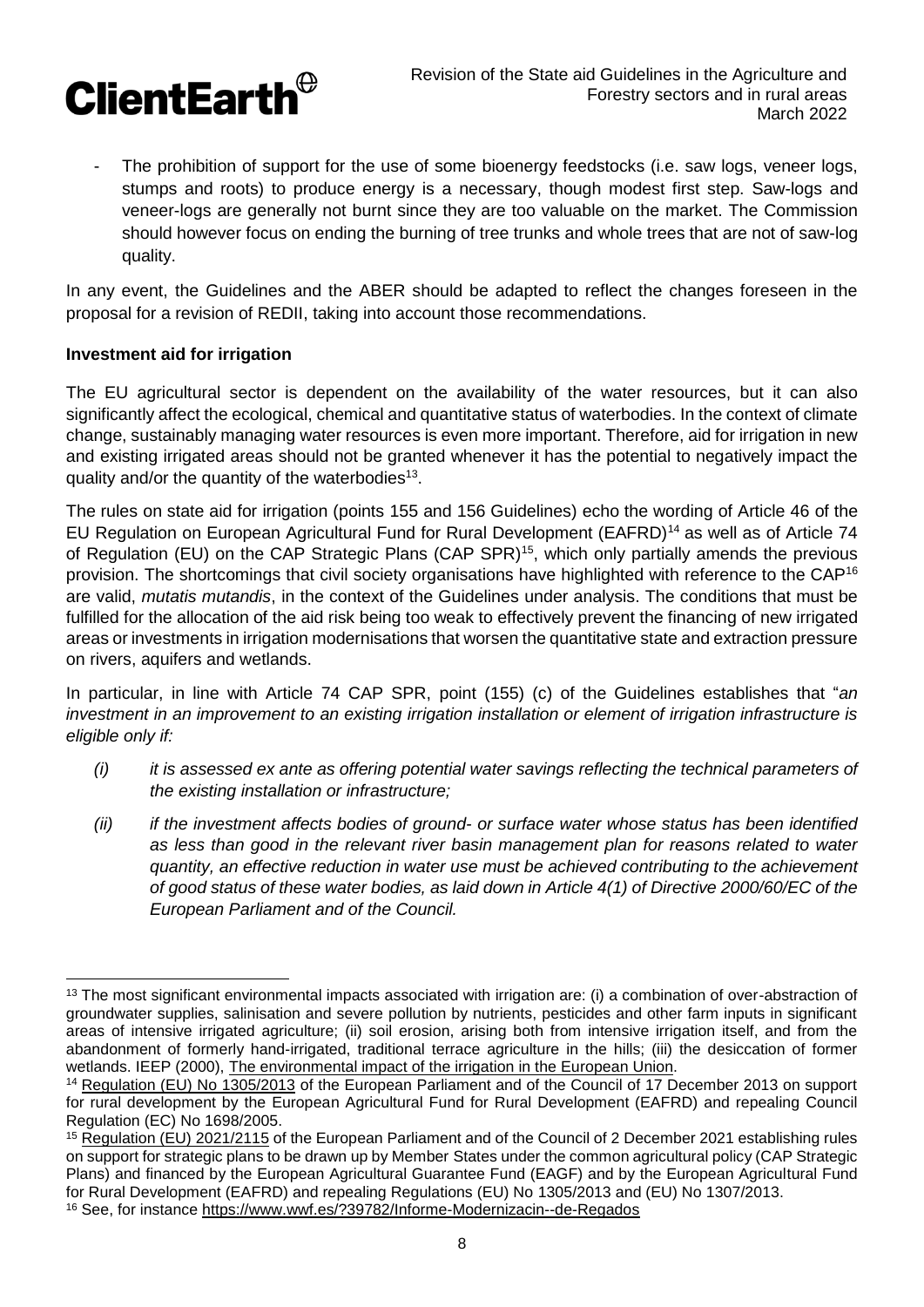

*Member States must set percentages for potential water savings and effective reduction in water use as an eligibility condition […]."*

These **conditions are not coherent with the objective of increased efficiency in water use** because, in the case of expanded irrigated areas, an increased share of the water is actually consumed by the crops, which means lower returns to soil. Moreover, the following shortcomings should be taken into account:

- *(i)* it is difficult to assess 'ex-ante' water savings with certainty, and no common procedure has been set up at EU level for such assessment;
- *(ii)* Member States are responsible for setting percentages for potential water savings and effective reduction in water use as an eligibility condition but there is no guarantee that Member States will be ambitious when setting them;
- *(iii)* public authorities are not required to verify whether the water savings is achieved after the completion of the investment.

It should be considered that when irrigation efficiency increases, the ratio between the quantity of water abstracted and the quantity of water used by the crop decreases, limiting water losses which would have been reattributed to waterbodies<sup>17</sup>. A modernised irrigated area can be associated with an increase in productions – which, overall, demand more water - or with the introduction of new, more water-demanding crops<sup>18</sup>. As investments in more efficient irrigation systems does not necessarily lead to reduced water consumption, aid for investments aimed at modernizing irrigation systems should be carefully assessed. Technological innovation risks creating the so-called "rebound effect", meaning that the overall environmental benefits expected from the deployment of new technologies may remain below potential, as increased production – and water consumption – negatively counterbalances water savings. For these reasons, the wording of point 155 of the Guidelines is not adequate to guarantee that aid for irrigation are beneficial to waterbodies, especially if the irrigated area increases where water bodies are under stress.

In light of the above, **additional safeguards are needed to ensure that the granted aid does not negatively impact on the water bodies**, especially in those areas where water bodies are already failing to achieve good quantitative status. Thus, the Guidelines should provide additional safeguards to make sure that any modernisation and/or expansion of irrigation comply with Article 4(7) of the Water Framework Directive<sup>19</sup> on the basis of a case-by-case assessment, as well as undergoes a full ordinary environmental impact assessment according to Annex II, Environmental Impact Assessment Directive<sup>20</sup>.

## 3.2. Start-up aid for young farmers and start-up aid of agricultural activities (1.1.2 Guidelines and Article 17 ABER)

We note that the aid is conditional on the submission of a **business plan** (point 183 Guidelines) and acknowledge that one of the objectives of the revision of the guidelines is to simplify the State aid procedure. However, the current draft no longer indicates what the business plan should at least contain and therefore seems to leave it entirely up to the Member State to decide this. This may lead to diverging

 $\overline{a}$ <sup>17</sup> Playàn, E. and Mateos, L. (2006), *Modernization and Optimization of Irrigation Systems to Increase Water Productivity. Agricultural Water Management* and Lopez-Gunn, E., Mayor, B. and Dumont, A. (2012), *Implication of the modernization of irrigation systems*. *Water, Agriculture and the Environment in Spain: can we square the circle ?*, p. 241-256.

<sup>&</sup>lt;sup>18</sup> European Economic Interest Grouping Alliance Environment (201[9\), Evaluation of the impact of the CAP on water.](file://///lon-fp01/home$/lfornabaio/Downloads/KF0319668ENN.en.pdf) <sup>19</sup> Directive 2000/60/EC of the European Parliament and of the Council establishing a framework for the Community action in the field of water policy

<sup>&</sup>lt;sup>20</sup> Annex II, Environmental Impact Assessment Directive includes under Point 1 (c) Water management projects for agriculture, including irrigation and land drainage projects.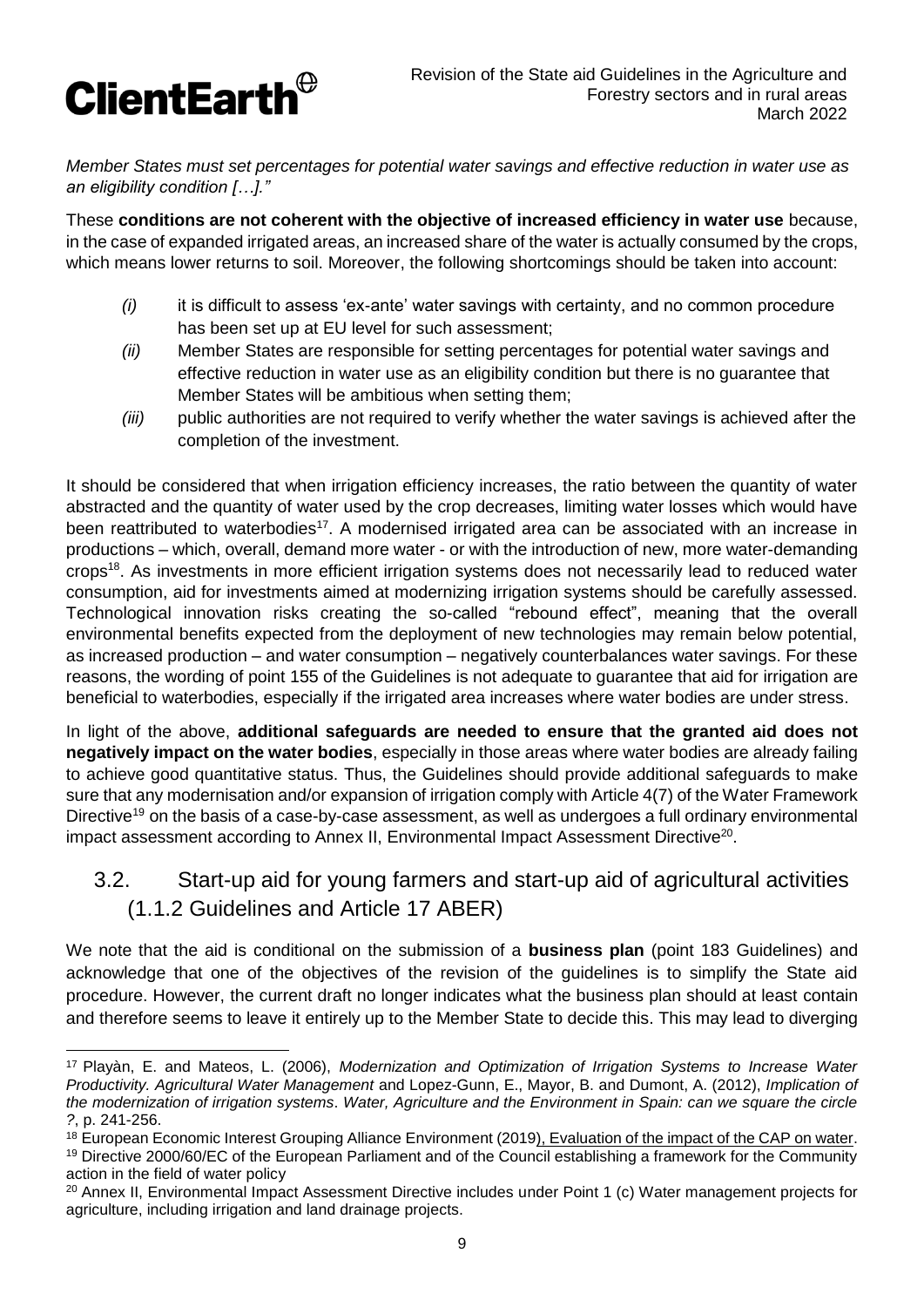

interpretations amongst Member States, which is especially undesirable for aid falling into the scope of the ABER given the lack of notification to the Commission. Especially the following requirement mentioned in the current guidelines whereby "*details of the actions, including those related to environmental sustainability and resource efficiency, required for the development of the activities of the agricultural holding,*" are required, is important in our view. Providing start-up aid to an activity which is not in line with such objectives would undermine the Green Deal.

The same reasoning applies for Article 17 (5) ABER.

## 3.3. Aid for agri-environment-climate commitments (1.1.4 Guidelines)

#### **Carbon farming**

Our comments with respect to carbon farming are developed under section 2.3 (a) above.

#### **Incentive effect**

In point (202), we suggest to reduce the period during which aid can be granted for commitments to comply with national requirements that go beyond Union law to a maximum of **18 months until** the date on which the national requirements become mandatory. The current draft whereby aid can be granted up to 24 months after the national requirements become mandatory may indirectly incentivise late implementation of new national standards. It is also not in line with the condition that aid should provide an "incentive effect" and would run counter the objectives of the Green Deal.

### 3.4. Aid for animal welfare commitments (1.1.5 Guidelines)

Aid for animal welfare commitments should be granted if it does not jeopardise the climate and environmental commitments under EU environmental law. The Guidelines seem to go towards this direction as, under point (228), they specify that "*Member States must ensure that aid granted under this Section is consistent with the support granted under Article 28 of Regulation XXX [SPR].".* It is likely that the intention is to refer to Article 31 of Regulation (EU) 2021/2115 – also called CAP SPR - regarding *schemes for the climate, the environment and animal welfare* ("eco-schemes"). Article 31 CAP SPR requires eco-schemes to cover at least two areas among climate, environment, animal welfare and antimicrobial resistance. This means that CAP Pillar 1 support can be allocated only if, next to animal welfare objectives, eco-schemes create also climate and environmental benefits. The same *ratio* should be used in the context of these Guidelines.

For point (227), we make the same suggestion as for point (202) for aid for agri-environment-climate commitments described in section 3.3 above.

Finally, point (227) allowing aid to comply with national requirements seems contrary with point (224) that states that aid covers only those commitments going beyond mandatory requirement established by national and Union law.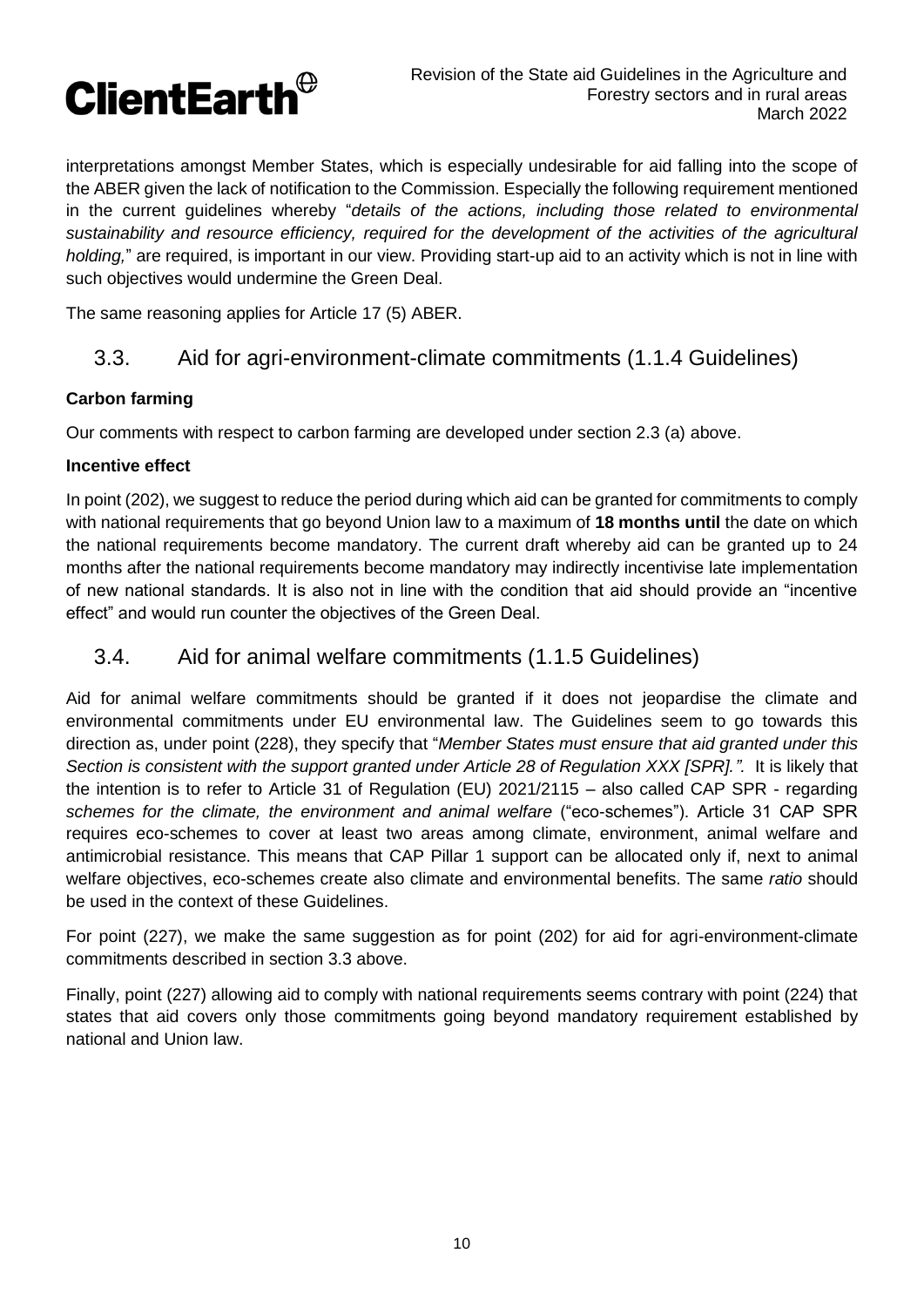

## 3.5. Aid for organic farming (1.1.8 Guidelines)

As set out under point 3.3 above, in order to respect the principle of incentive effect of the aid, we suggest to reduce the period during which aid can be granted for commitments to comply with national requirements that go beyond Union law to a maximum of **18 months until** the date on which the national requirements become mandatory. The current draft does not incentivise timely implementation of the national requirements.

## 3.6. Aid to compensate for damage caused by adverse climatic event which can be assimilated to a natural disaster (1.2.1.2 Guidelines and Article 24 ABER)

Adverse climatic events that can be assimilated to natural disasters are likely to occur more frequently in the future as a consequence of climate change. It is therefore important that any support to an activity which has suffered damage from an adverse climatic event that can be assimilated to a natural disaster not only serves to compensate the damage but also to adapt to climate change.

We understand that this aid category only compensates for the losses occurred, namely the material damage to assets and the loss of income, and does not cover investment aid as would be the case for aid under section 1.1.1 of the Guidelines. However, for aid that serves to cover the material damage, we recommend to **add a requirement whereby beneficiaries that receive aid to rebuild or repair assets must, or at the very least should endeavour to include in the reparation, adaptation measures to climate change**, in order to minimise damage and losses produced by similar events in the future. Such condition could be similar to the one set out in point 150 (g) of the Guidelines.

In addition, to incentivise compliance with that requirement, a lower maximum aid intensity (such as 50% as it is the case for lack of insurance) should apply to beneficiaries which have benefitted from the same type of aid before but did not, without due justification, include climate adaptation measures in the preparation of the material damage.

Similar requirements should be added to Article 24 ABER as well.

## 3.7. Aid for closing production capacity (1.2.2 Guidelines)

#### **For animal, plant or human health, sanitary, ethical, environmental or climate reasons**

It is unclear whether aid under this category is provided for **voluntary and/or mandatory closure of production capacity** by the aid beneficiary. Although we acknowledge that no aid can be given for closure in case the undertaking does not fulfil Union Standards (point 430), national or regional authorities may oblige undertakings to close down due to national mandatory rules<sup>21</sup>. We therefore suggest to clarify this as compulsory and voluntary closure may lead to a different level of compensation.

In addition, in case of mandatory closure by a certain date (by analogy with aid to support the phase out of coal in the CEEAG), the Guidelines could provide for different (more attractive) aid intensities depending on whether an undertaking decides to close down its capacity ahead of the closure date.

<sup>&</sup>lt;sup>21</sup> For instance, in the Netherlands and Flanders, certain undertakings in the agriculture sector are obliged to close capacity (mainly livestock) due to excessively high NH3 and NOx levels which gravely harm the environment.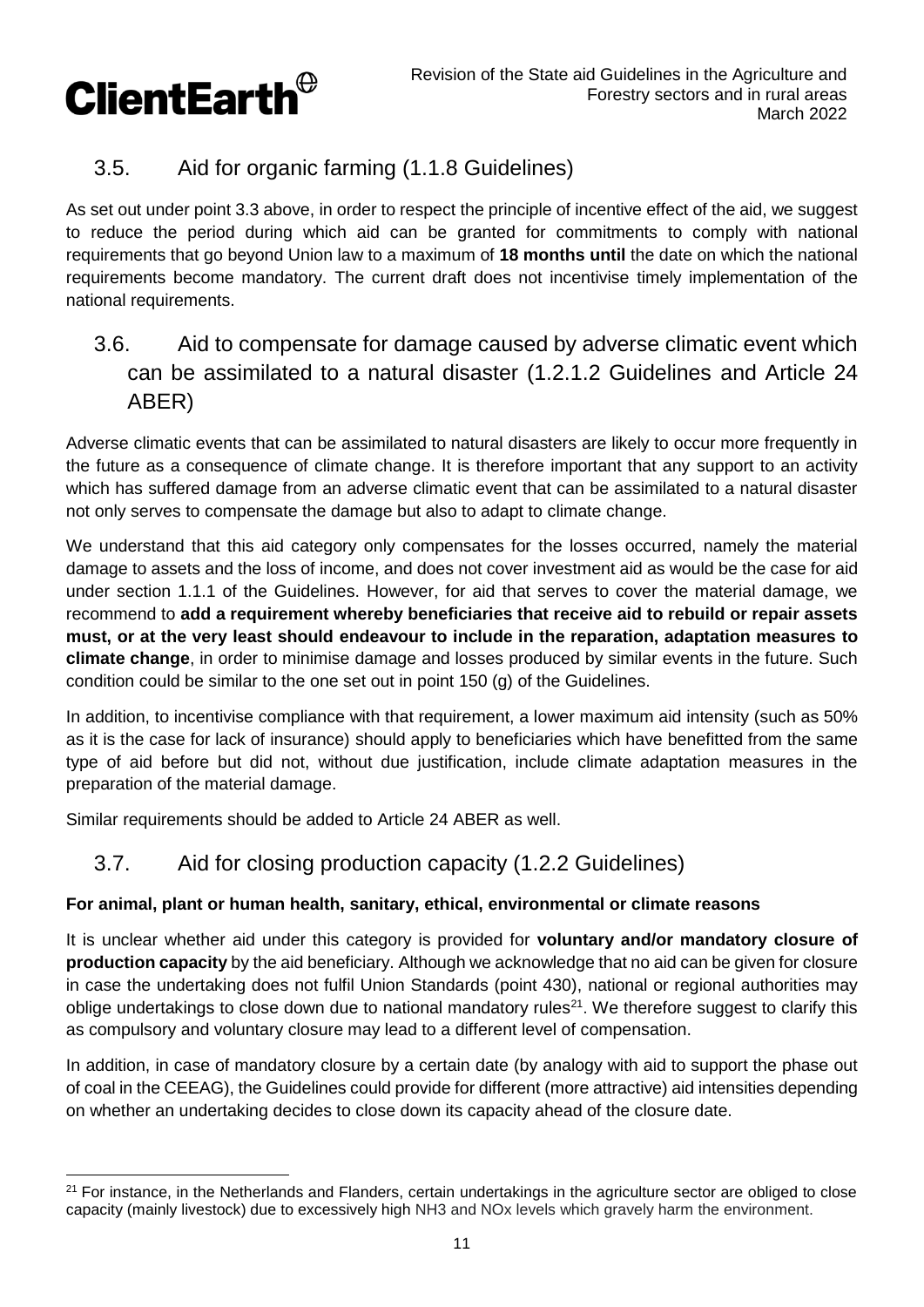

We also note that the **maximum aid intensity** can be up to 120% where the closure is done for environmental (and we assume also climate) reasons: 100% for the loss of value of assets and 20% as an incentive payment. However, we struggle to understand how an aid intensity of more than 100% can be in line with the condition that aid should be proportionate and does not lead to overcompensation, at least in the event of a mandatory closure of the undertaking.

Furthermore, in the event the beneficiary continues economic activities following the partial closure or complete closure of capacity<sup>22</sup> (point 426 Guidelines), we suggest to add the following requirement "aid *received for closure of capacity should be shown in the profit-and-loss accounts of the beneficiary as a separate item of revenue distinct from turnover. Where the beneficiary continues trading or operating after closing down the relevant capacity, it must keep precise and separate accounts for those activities. The aid granted must be managed in such a way that there is no possibility of it being transferred to other economic activities of the same undertaking*."<sup>23</sup>

Also, the reference to climate reasons is lacking in point (426) whereas the title of the aid category indicates it. We recommend to also specify it in point (426) for clarity and coherence.

#### **For other reasons**

This aid category allows aid to close down capacity for reasons of **diversification of activities**. ClientEarth considers that aid for the mere diversification of activities, where the beneficiary fully or partially maintains production capacity, should not be considered compatible with the internal market. We struggle to see how it can be justified in light of the common assessment criteria: if a business plan for diversification of activities is economically viable, the aid to develop that activity would not have an incentive effect.

In any event, we suggest to add a similar clause concerning separation of accounts as suggested for closing of capacity due to animal, plant or human health, sanitary, ethical, environmental or climate reasons (see above).

# **4. Aid categories regarding forestry**

4.1. Investments in forest area development and improvement of the viability of forests (2.1 Guidelines)

Investments in reforestation which are not consistent with climate and environmental objectives should be included amongst the costs that are not eligible for aid under point (499) of the Guidelines.

Moreover, the reference to "climate and environmental objectives" under that same point should not be limited to "*sustainable forest management principles, as developed in the Pan-European Guidelines for Afforestation and Reforestation*". This should be merely considered as a minimum threshold for considering the eligibility of the costs for aid, rather than the standard to comply with. This reference should also expressly include biodiversity objectives as an additional standalone category, and be clearer as to what legal instruments and principles must be observed.

<sup>&</sup>lt;sup>22</sup> In case the beneficiary undertakes different agricultural activities and only (has to) close(s) down one activity. <sup>23</sup> A similar provision has been inserted for aid to cover exceptional costs in case of closure of coal, peat or oil shale activities (point 447 CEEAG).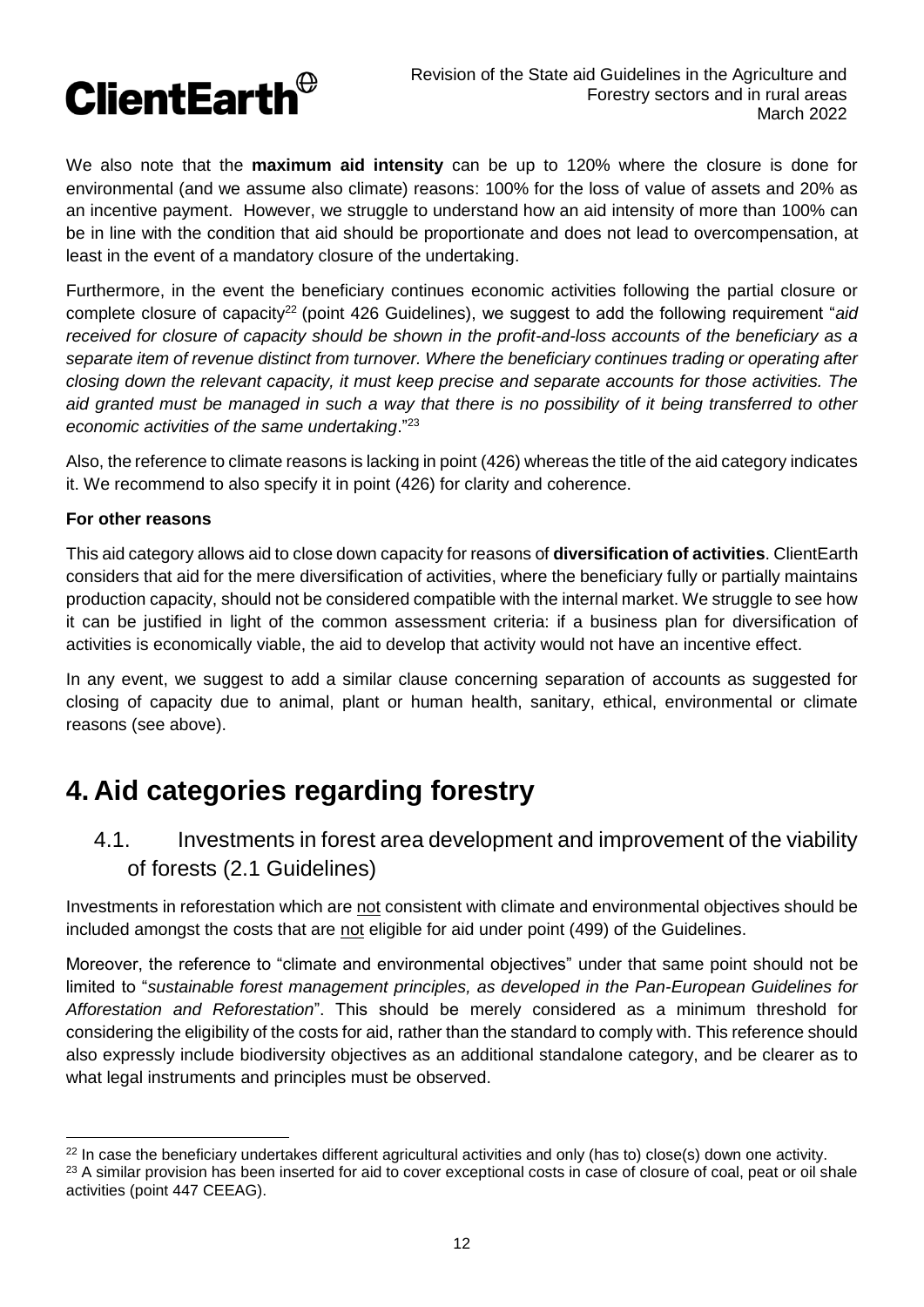

## 4.2. Aid for afforestation and creation of woodland (2.1.1 Guidelines and Article 33 ABER)

The growing of trees for energy production should not benefit from aid<sup>24</sup>. This should apply to all trees and not only to *fast growing* trees as it is currently stated in the Guidelines. Such a limitation is not justified from an environmental and biodiversity perspective and would erroneously allow aid for planting of trees, other than fast growing trees, for energy production. Therefore, point (502) should be amended as follows: "*No aid may be granted for the planting of trees for short rotation coppicing, Christmas trees or fast growing trees for energy production*." The same goes for Article 33 (5) ABER.

Moreover, point (503)(d)(i) should be amended as follows: "*the planting of ecologically adapted species and/or species resilient to climate change in the bio-geographical area concerned, which have been found, through an assessment of impacts and in line with the precautionary principle, not to have an adverse effect on biodiversity and ecosystem services, or to have a negative impact on human health*;". This amended wording would allow the provision to be better in line with the principles enshrined in the EU Treaties (namely, Article 3(3) TEU and Article 191 TFEU) and ensure that, where there is uncertainty as to the existence or the extent of the risks to the environment, a precautionary approach is taken with regard to the planting of species in any given area.

## 4.3. Aid for investments improving the resilience and environmental value of forest ecosystems (2.1.4 Guidelines and Article 36 ABER)

We recommend to amend point (521) of the Guidelines as follows: "*Investments shall aim at fulfilling environmental commitments with a view to providing ecosystem services, enhancing the public amenity value of forests and woodland in the area concerned or improving the climate change mitigation and adaptation potential of ecosystems, without excluding economic benefits in the long term*."

Whether or not an investment towards improving the resilience and environmental value of forests can benefit from aid should in no way be subject to such an intervention not excluding economic benefits in the long term. Such a wording potentially allows aid to truly environment-positive and climate-positive investments be refused on the basis that not better defined "economic benefits in the long term" may be affected. The difference in the understanding and assessment of "economic benefits in the long term" across the Union prevents a clear outlook as to what the consequences of such a limitation might be on investments which should be merely in favour of environment-positive and climate-positive investments, leaving an excessively wide discretion in how that assessment is conducted.

## 4.4. Aid for investments in infrastructure related to the development, modernisation or adaptation of forestry (2.1.6 Guidelines and Article 41 ABER)

We strongly recommend to amend point (529) of the Guidelines as follows: "*The aid covers investment in tangible and intangible assets which concern infrastructure related to the development, modernisation or adaptation of forestry, including access to forest land, land consolidation and improvement, and the supply of sustainable renewable energy, energy efficiency, supply of energy and water, and including the use of livestock instead of machinery. Such forms of aid can be granted only if these investments have been* 

 <sup>24</sup> On the impact of forest biomass combustion on climate and environment see ClientEarth et al., *[Unsustainable and](https://www.clientearth.org/latest/documents/unsustainable-and-ineffective-why-eu-forest-biomass-standards-won-t-stop-destruction/)  [Ineffective: Why EU Forest Biomass Standards won't stop destruction](https://www.clientearth.org/latest/documents/unsustainable-and-ineffective-why-eu-forest-biomass-standards-won-t-stop-destruction/)*, May 2021.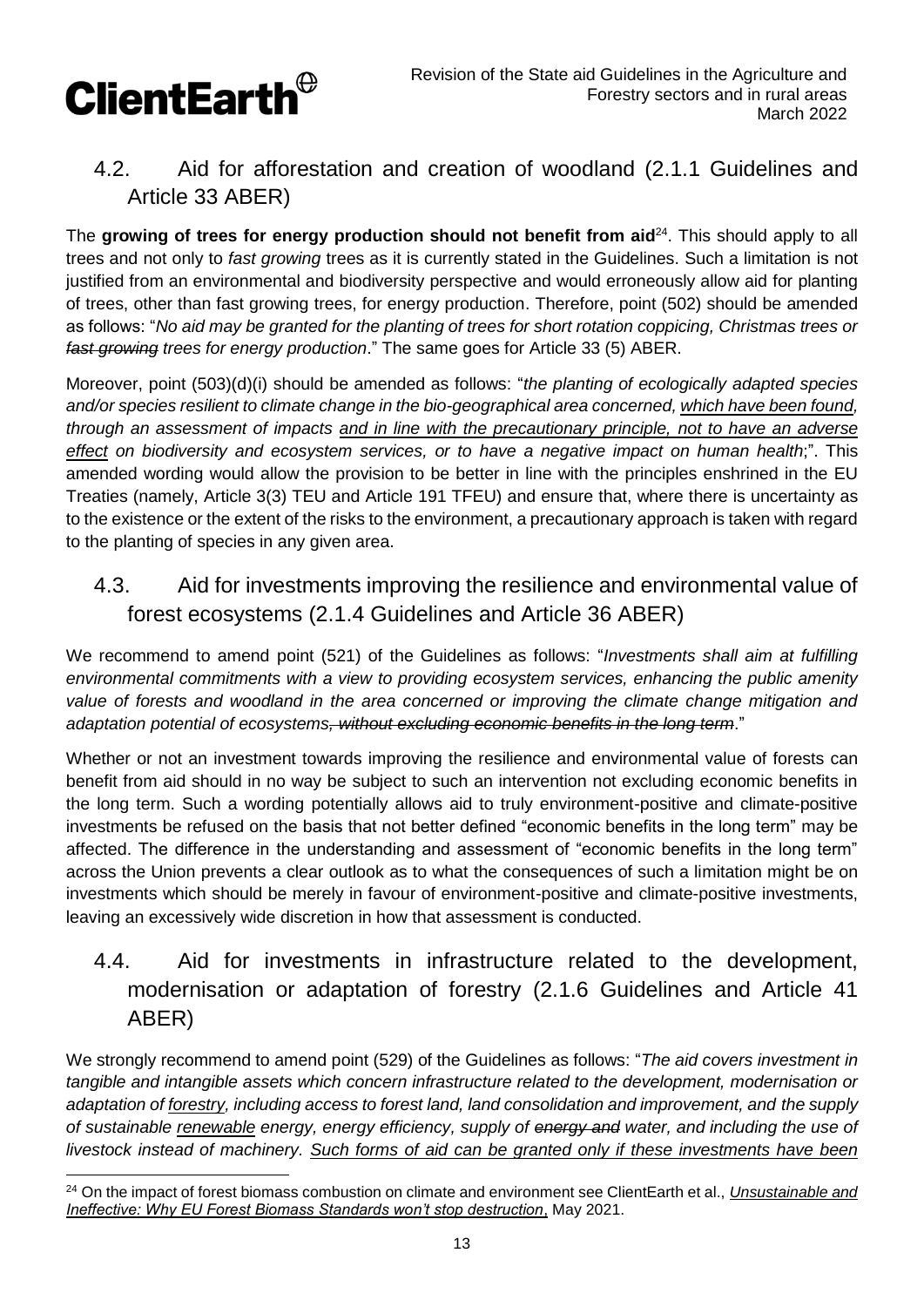

*found not to have, through an assessment of impacts and in line with the precautionary principle, an adverse effect on biodiversity and ecosystem services, or to have a negative impact on human health. The*  aid concerning any supply of sustainable renewable energy should be subject to the **cascading** *principle<sup>25</sup> be complied with when it regards energy produced by using biomass as feedstock*." The reasons for this are the following:

- Firstly, it is unclear why would forests need any "modernisation" we deem this to be a typo and we infer that it refers to the modernisation of the *forestry sector* rather than of *forests*, and that it goes together with its adaptation.
- Secondly, the reference to supply of energy is repeated twice  $-$  we deem this to be a typo and we infer that the second reference should be deleted for clarity.
- Thirdly, the aid should be limited to the supply of sustainable *renewable* energy. When this refers to the supply of energy produced by using biomass as feedstock, the Guidelines should require that any aid would be granted only where the cascading principle is observed.
- Fourthly, the granting of any aid under this category should be subject to the negative result of an assessment of impacts of the investments, in line with the precautionary principle, with regard to their effects on biodiversity and ecosystem services, as well as on human health.

A similar adaptation is necessary for Article 41 (4) ABER.

In addition, there should be caution as to a potential overlap of eligible costs between this aid category and investment aid under Section 4.1 of the CEEAG of article 41 GBER. A clear delimitation between both aid regimes and clear accumulation rules to avoid overcompensation may be appropriate.

## 4.5. Aid for investments in forestry technologies and in processing, in mobilising and in marketing of forest products (2.1.5 Guidelines and Article 42 ABER)

We recommend to amend point (524) of the Guidelines as follows: "*Aid may be granted for investments enhancing forestry potential or relating to processing, mobilising and marketing adding value to forest products that fulfil the legality and deforestation-free requirements*." This is a key requirement to ensure that these Guidelines are in line with the EU regulation on deforestation-free products, once this is adopted<sup>26</sup>. This should also be specified in Article 42 (1) ABER.

In addition, point (525) should be amended as follows: "*Investments related to the improvement of the economic value of forests must be justified in relation to the expected improvements to forests forest resilience on one or more holdings and may include investments for soil-friendly and resource-friendly* 

 <sup>25</sup> In line with the cascading principle, woody biomass should be used according to its highest economic and environmental added value in the following order of priorities: 1) wood-based products, 2) extending their service life, 3) re-use, 4) recycling, 5) bio-energy and 6) disposal. Where no other use for woody biomass is economically viable or environmentally appropriate, energy recovery helps to reduce energy generation from non-renewable sources. Aid for bioenergy should therefore be limited to such feedstocks for which little market competition exists with the material sectors, and subject to the finding that its sourcing is considered positive for both climate and biodiversity, in order to avoid negative incentives for unsustainable bioenergy pathways, as identified in the JRC report 'The use [of woody biomass for energy production in the EU'.](https://publications.jrc.ec.europa.eu/repository/handle/JRC122719)

<sup>&</sup>lt;sup>26</sup> Proposal for a regulation of the European Parliament and the Council on the making available on the Union market [as well as export from the Union of certain commodities and products associated with deforestation and forest](https://ec.europa.eu/environment/document/download/5f1b726e-d7c4-4c51-a75c-3f1ac41eb1f8_en)  [degradation and repealing Regulation \(EU\) No 995/2010,](https://ec.europa.eu/environment/document/download/5f1b726e-d7c4-4c51-a75c-3f1ac41eb1f8_en) COM (2021) 706 final.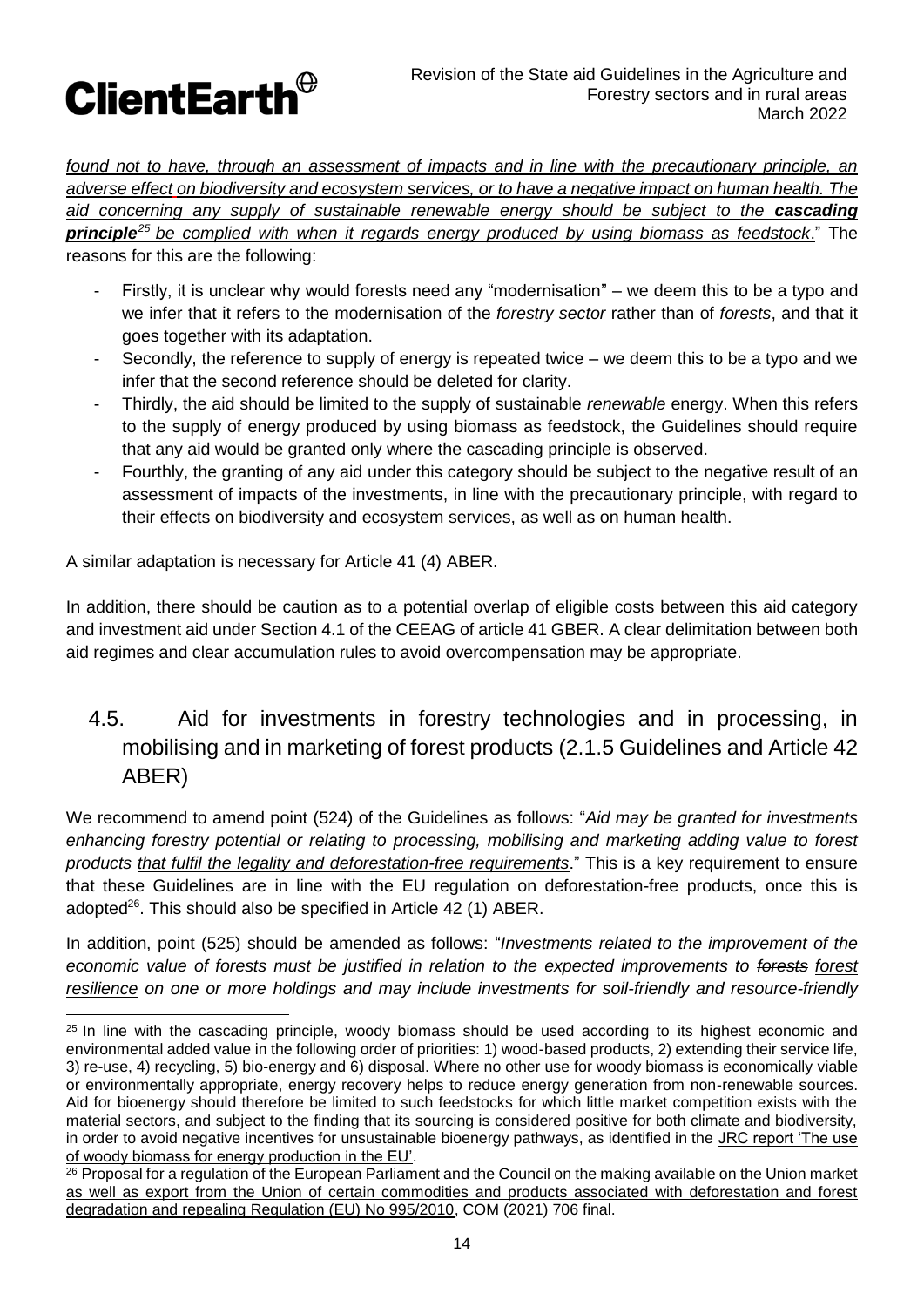

*harvesting machinery and practice*s." The wording "improvements to forests" is too vague and leaves too much room for misinterpretation and misapplication. By substituting this with "improvements to forest resilience", these Guidelines would contribute to a more concrete progress towards climate-positive and environmental-positive management of forests. Article 42 (6) ABER should be amended to the same extent.

Finally, point (526) should be amended as follows: "*Investments related to the use of wood as a raw material or energy source must be limited to all working operations prior to industrial processing; any use of wood as feedstock for energy must be limited to residues from forestry industries and must occur in full compliance with the cascading principle*.". Article 42 (7) ABER should also be amended in this sense.

4.6. Aid for forest-environment and climate services and forest conservation (3.2 Guidelines)

As aid under this category includes carbon farming schemes, we refer to our observations and recommendations on carbon farming as such under section 3.3 (a) above.

We also note that the **maximum aid intensity** can be up to 120% of the eligible cost for biodiversity, climate, water or soil related services, collective schemes and result-based payments schemes, such as carbon farming schemes. We understand that the 20% are an incentive payment on top of the 100% compensation. Although we welcome aid for these purposes in principle, we struggle to understand how an aid intensity of more than 100% can be in line with the condition that aid should be proportionate and not lead to overcompensation.

## 4.7. Aid for knowledge exchange and information actions in the forestry sector (2.4 Guidelines and Article 39 ABER)

We recommend to amend point (547) of the Guidelines as follows: "*Aid under this Section may cover costs of any relevant action to promote innovation, training and advice, drawing up and updating of plans, studies, as well as exchange and dissemination of knowledge and information which contribute to achieving one or more of the specific objectives set out in Article 6 [XXX] of the SPR Regulation, Article 9 of Regulation (EU) 2020/852<sup>27</sup>, as well as in the 2003 Forest Law Enforcement Governance and Trade (FLEGT) Action Plan. Member States must be able to demonstrate that the advice given is impartial and that advisors have no conflict of interest*." Article 39 (1) ABER should be amended accordingly.

It is key that the "environmental objectives" listed in Article 9 of the Taxonomy Regulation are included in this provision as this would ensure coordination and consistency in the objectives pursued between aid and financial instruments falling within the scope of the Taxonomy Regulation: (a) climate change mitigation; (b) climate change adaptation; (c) the sustainable use and protection of water and marine resources; (d) the transition to a circular economy; (e) pollution prevention and control; (f) the protection and restoration of biodiversity and ecosystems. It is equally important that the activities falling within this category are eligible for aid when pursuing the objectives of the 2003 Forest Law Enforcement Governance and Trade (FLEGT) Action Plan. Moreover, Member States should be required to keep records of the advice received, of the assessment conducted with regard to its impartiality and with regard to any conflict of interests.

 <sup>27</sup> Regulation (EU) 2020/852<sup>27</sup> of the European Parliament and of the Council of 18 June 2020 on the establishment of a framework to facilitate sustainable investment, and amending Regulation (EU) 2019/2088